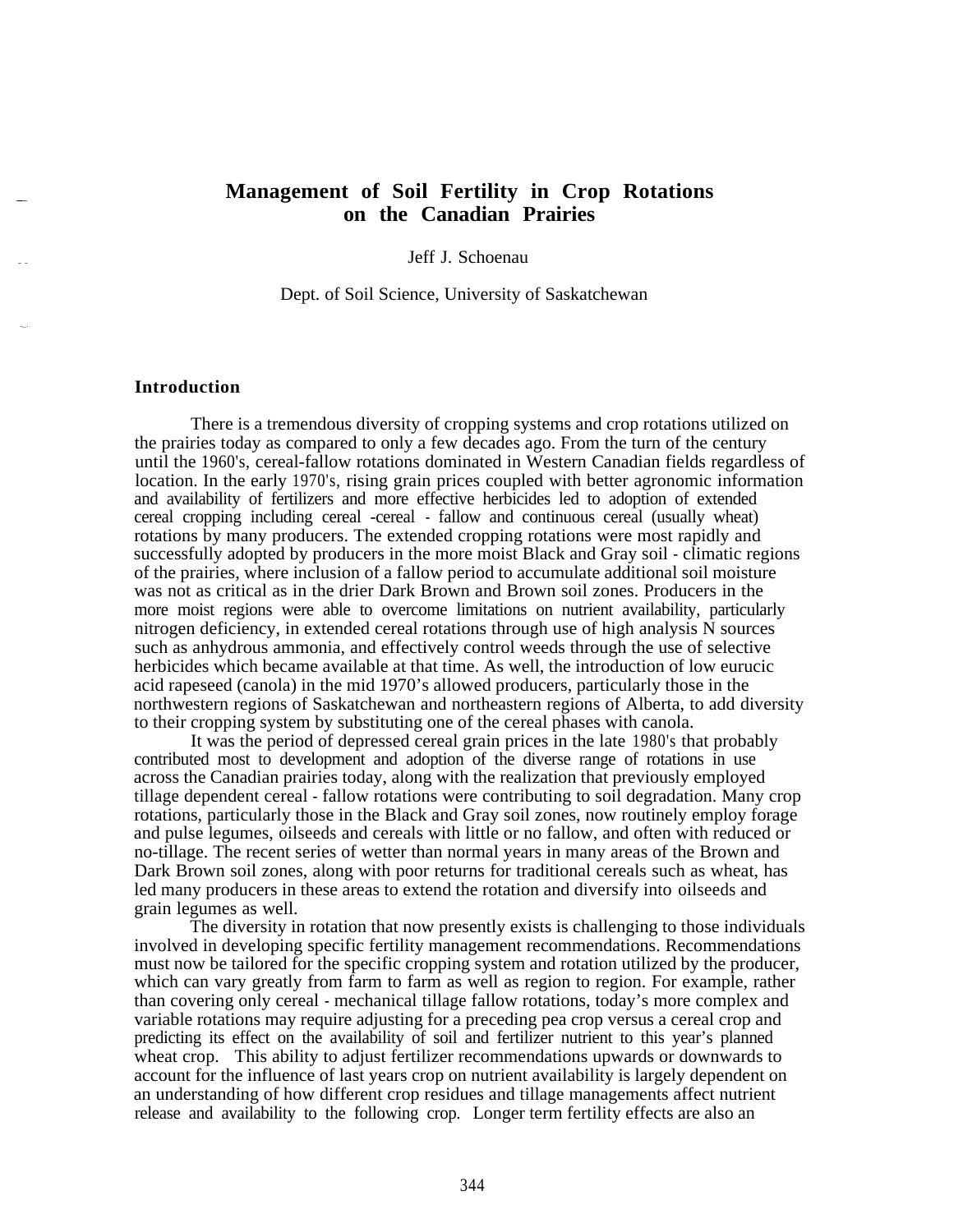important consideration, as extended cropping and inclusion of legumes in the rotation are known to contribute extensively to "soil building" of degraded soils (Campbell et al., 1992), with long term adoption increasing the amount of organic nutrient and its release rate to the available form. This also must be taken into account in soil fertility management recommendations.

The objective of this paper is to examine how previous cropping practice is liable to influence the nutrient availability and fertilizer requirements for following crops. This includes consideration of short-term impacts: the effect of the immediately preceding crop on nutrient availability to the following crop; and longer-term effects: the effect of longterm adoption of crop rotation systems on nutrient supplying power of the soil.

# **Short Term Effects: How does last year's cropping practice affect the fertility needs of the current crop?**

The yield response to added fertilizer in Western Canada is often limited by the amount of water available to the crop. The extent that the preceding crop depletes soil moisture reserves will affect the amount of water available in the soil profile at the start of the next year. This in turn will influence the degree of response expected from addition of fertilizer. Water use in cropping rotations is therefore an important consideration affecting fertility management in rotations and is covered in the previous section. This section emphasizes the role of the previous year's cropping practice on nutrient availability to the following crop.

#### *Fallow Management*

Traditionally, summerfallow in Western Canada has been accomplished through the use of mechanical tillage, most recently heavy duty cultivators with sweeps, often followed by a rod and/or harrows. Typically, at least three tillage operations are necessary to control weed growth during the fallow season and depending on the year, as many as five to eight operations may be conducted. The tillage operations, depending on equipment used, can result in significant residue burial and overall reduction of surface cover, leaving the soil prone to wind and water erosion. Mixing and incorporation of the residue into the mineral soil also increases the decomposition rate of the residue. As well, in soils with a high proportion of macro-aggregates such as recently broken pasture soils, tillage results in break - down of the aggregates and increased aeration which can accelerate the decomposition of the native soil organic matter (Doran and Smith, 1987). Because of the control of plant growth and the release of plant available nitrate by mineralization over the fallow season, summerfallow fields usually experience an increase in available water and nitrate stored in the soil profile from the start to the end of the fallow period.

Since crop residue burial and accelerated residue decomposition is a feature of intensive mechanical tillage fallow, the overall effect is to greatly reduce the amount of residue by the end of the season. As a result, the impact of crop residue on nutrient availability to the fallow seeded crop is of relatively little consequence as much of the mineralization/immobilization turnover related to the residue has taken place during the fallow period. This situation may change, however, when tillage is substituted by herbicide application to control weeds during the fallow season. The application of herbicide to control weeds during a fallow season is commonly referred to as herbicide fallow or chemfallow and can be considered a type of reduced or zero-tillage management.

In a complete herbicide fallow system, tillage during the fallow season is eliminated and consequently the surface residue and standing straw persists throughout the entire fallow period and, if not tilled in the fall, overwinters to the following spring. The impact of allowing the residue to persist on the soil surface is to increase surface soil moisture slightly and slightly lower surface soil temperature (Carefoot et al. 1990; Lafond et al. 1992; Jowkin and Schoenau, 1995). While the decomposition rate of the residue is slowed by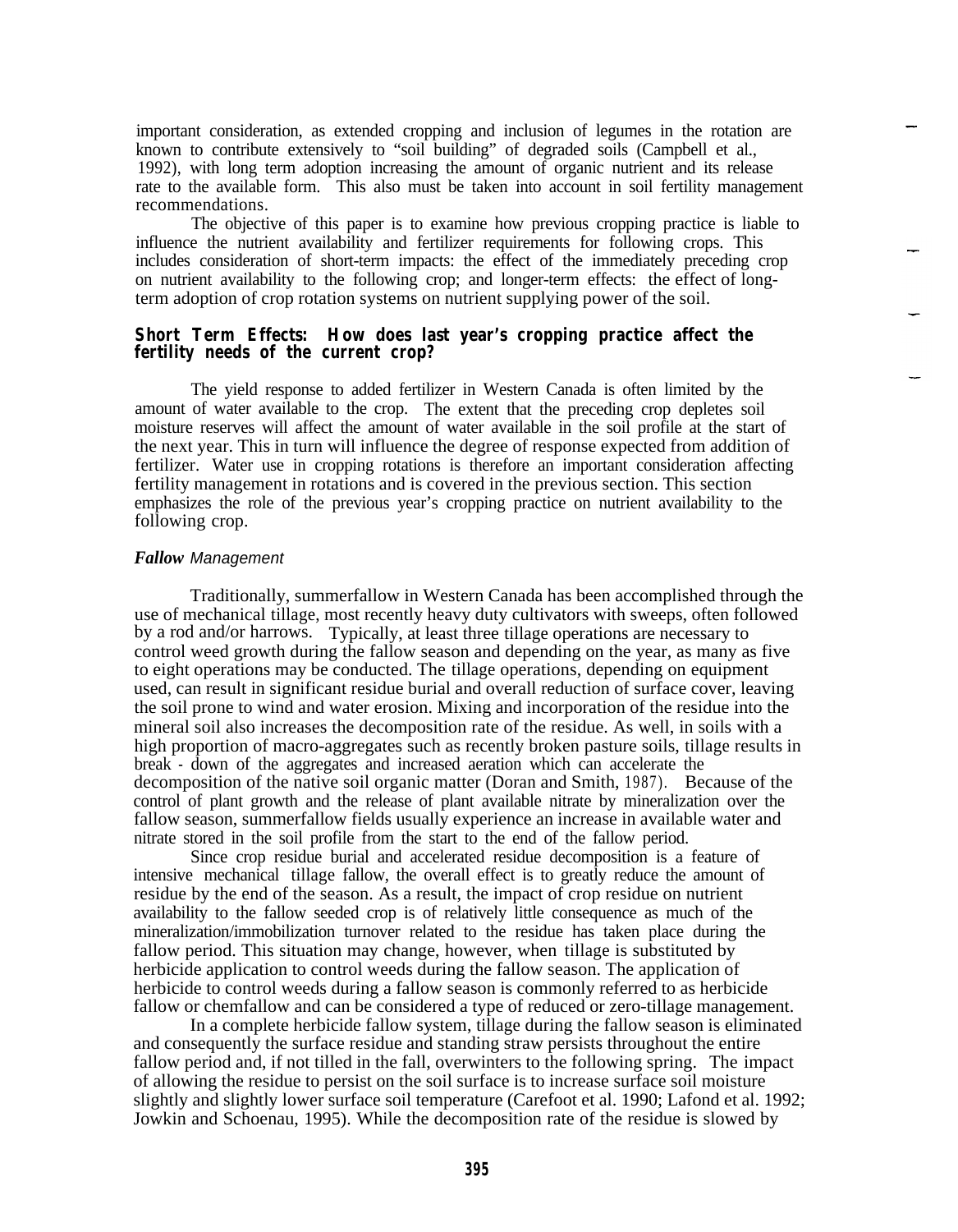lack of incorporation with mineral soil, decomposition on the soil surface does take place. Nutrients are therefore released from the standing straw and surface residue by microbial decomposition and also by physical leaching of soluble nutrients forms contained in the straw into the mineral soil below. While microbial decomposition is an essential feature for release of organically bound nitrogen from residue, the return of nutrient to the underlying mineral soil by leaching from the residue appears to be most important for phosphorus and potassium (Gares and Schoenau, 1995) with upwards of 50% of the total cereal straw phosphorus and almost all of the straw potassium contained in soluble, leachable forms. It is therefore apparent that recycling of nutrients from surface residues does take place in a chemfallow (no-till) season.

Some concerns have been raised about the impact of elimination of tillage and soil disturbance in a no-till chemfallow system, particularly as to its effect on nitrogen cycling and availability. An intensive two year comparison of soil nitrogen release and availability in mechanical tillage versus no-till fallow in a loamy textured Brown Chemozem (Ardill association) in southwestern Saskatchewan revealed that the initial elimination of tillage did not reduce the amount or supply rate of available nitrogen either during the fallow season itself or to a wheat crop grown the following year (Table 1). In fact, slightly higher nitrogen availability was observed in the no-till fallow, possibly reflecting the higher surface soil moisture contents. Similar results were obtained in a comparison of nitrogen availability and crop uptake in long-term (10 yr) no-till and mechanical tillage plots on a Sutherland clay loam near Saskatoon (Table 1), with no significant differences in N availability to the crop observed between mechanical tillage and no - till. These results suggest that elimination of mechanical tillage on Brown and Dark Brown soils which have been cultivated for long time periods does not necessarily result in reduced mineralization of soil organic matter, and the need to always apply additional nitrogen fertilizer as an initial prerequisite when shifting to no-till management should be reconsidered.

It is important to note that under conditions where no-till fallow has been in place for a number of years and soil disturbance during seeding is minimal, reduced N availability and yield has sometimes been reported in no-till fallow rotation experiments (B. McConkey, unpublished data). Johnston et al. (1994) noted that while average spring wheat and barley yields were similar on no-till and mechanical - tillage long - term fallow management plots at Lethbridge, profile nitrate was lowest in the no-till fallow. This could reflect greater denitrification losses during the no-till fallow period as Elliott (1990) has reported generally greater denitrification losses under no-till fallow (7-l 12 kg N/ha) compared to mechanical tillage fallow (30 - 70 kg N/ha). The potential for denitrification losses is likely to vary from year to year depending on weather conditions. As well, soil type will influence potential for denitrification losses with the greatest denitrification likely on poorly structured soils of high clay content.

In many cereal-fallow based cropping systems, particularly those where the use of nitrogen fertilizers has been minimal, the soil organic nitrogen content and overall nitrogen mineralization potential of the soil organic matter has declined considerably since the onset of cultivation. (Campbell et al., 1990; Greer and Schoenau, 1992). The decrease in nitrogen supply power has proceeded in the last few years to a level now where in the absence of nitrogen fertilizer use, nitrogen availability is limiting yield on fallow seeded crops in wet years. For this reason, nitrogen fertilizer recommendations and use on fallowseeded crops is becoming more widespread. A recent field study (Jowkin and Schoenau, 1996) in which N- 15 labelled ammonium sulfate was surface - applied to a wheat crop seeded on no-till fallow and mechanical tillage fallow revealed no difference in nitrogen derived from fertilizer by the crop in the two tillage systems. In contrast to these results, some other research work has reported lower use efficiency from nitrogen fertilizer applied in no-till versus conventional tillage treatments (Mengel et al., 1982; Hrapiak, 1986). Lower use efficiency would be expected when the fertilizer nitrogen source is urea, which is susceptible to volatilization losses when surface applied to high residue soils.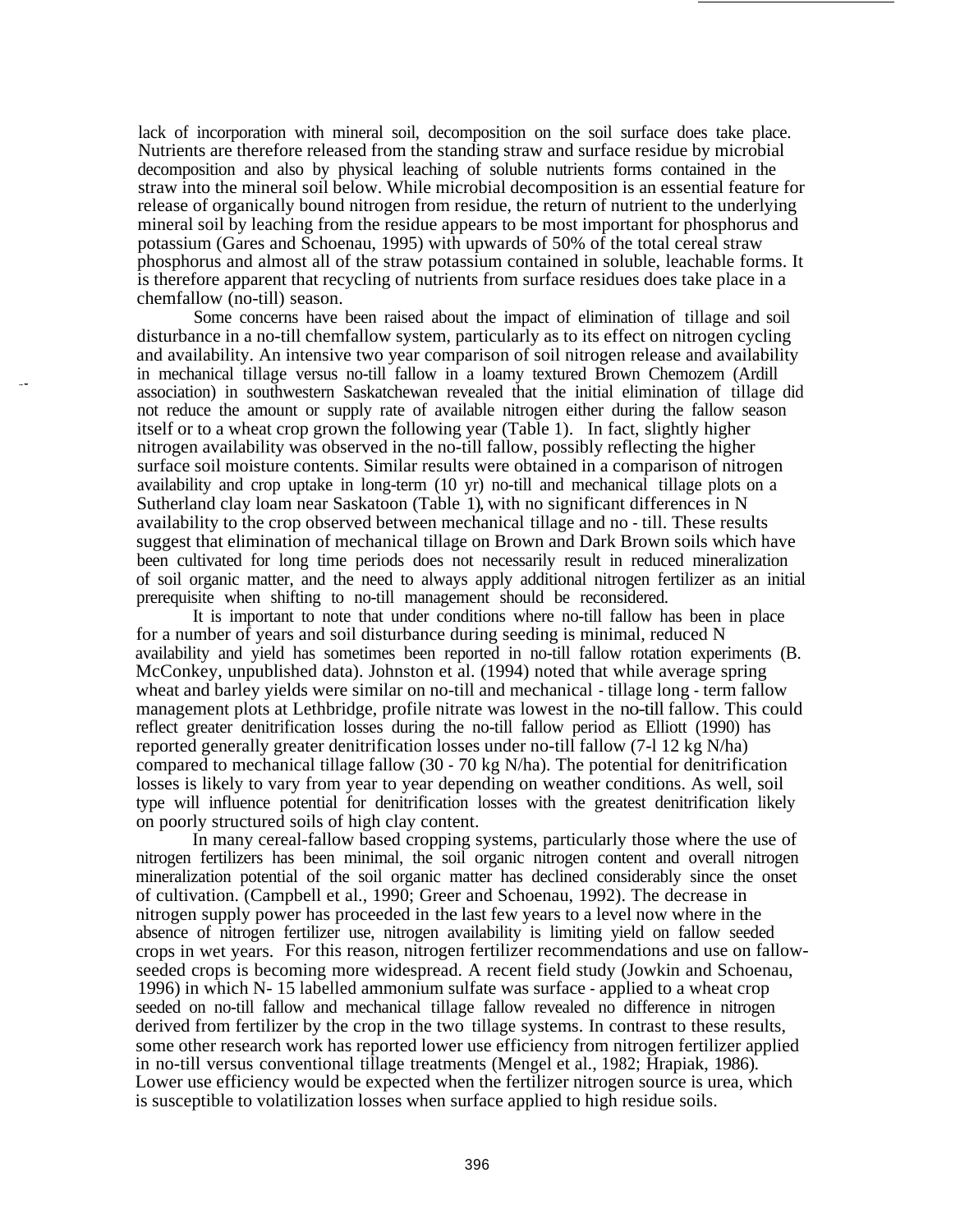Table 1. In - field nitrogen availability and yield of spring wheat grown under different short and long-term fallow managements (Jowkin and Schoenau, 1996).

#### *Brown Chernozem (Ardill) Short -Term Fallow Comparison*

| Fallow<br>Treatment      | Fallow Season (0- 15cm)<br>NO3 supply rate<br>$NO3$ amount |                                    | Crop N uptake | Grain Yield |
|--------------------------|------------------------------------------------------------|------------------------------------|---------------|-------------|
|                          | mg/kg                                                      | $\mu$ g / 10cm <sup>2</sup> /2 wks | kg N/ha       | kg/ha       |
| Mechanical<br>(Tillage)  | 7.2a                                                       | 102a                               | 43 a          | 1970a       |
| Herbicide<br>$(No-till)$ | 8.5 <sub>b</sub>                                           | 130 b                              | 52 a          | 2145 a      |

*Dark Brown Chernozem (Sutherland) Long-term (1 Oyr) Fallow Comparison*

| Fallow<br>Treatment      | Fallow Season (0-15cm)<br>$NO3$ amount $NO3$ supply rate |                                     | Crop N uptake | Grain Yield |
|--------------------------|----------------------------------------------------------|-------------------------------------|---------------|-------------|
|                          | mg/kg                                                    | $\mu$ g   10cm <sup>2</sup> / 2 wks | kg N/ha       | kg/ha       |
| Mechanical<br>(Tillage)  | 5.9 a                                                    | 122a                                | 57a           | 3351a       |
| Herbicide<br>$(No-till)$ | 5.0a                                                     | 181 <sub>b</sub>                    | 75a           | 3285 a      |

Note: Values in a column followed by the same letter are not significantly different.

Values presented for nitrate amount and supply rate in the Ardill soil are median values of several successive in-field measurements over the fallow season while values for the Sutherland soil are means for one measurement period in spring prior to seeding. Nitrate supply rate is determined by anion exchange membrane burial.

## *Nutrient Release and Tie-up From Residues*

Probably the most significant short-term effect of the previous crop in a rotation on nutrient availability to the following crop is related to the impact of the crop residues, both straw and root residue. Perhaps best documented is the effect of cereal straw residues on nitrogen availability to a following crop. Because cereal straw residues are usually characterized by a low nitrogen content (wide C:N ratio), initial decomposition of the residue typically results in a temporary reduction in plant available inorganic N, followed by a period of nitrogen release back into the available pool. The extent and duration of the tie-up depends on the amount and nitrogen content of the residue and the environmental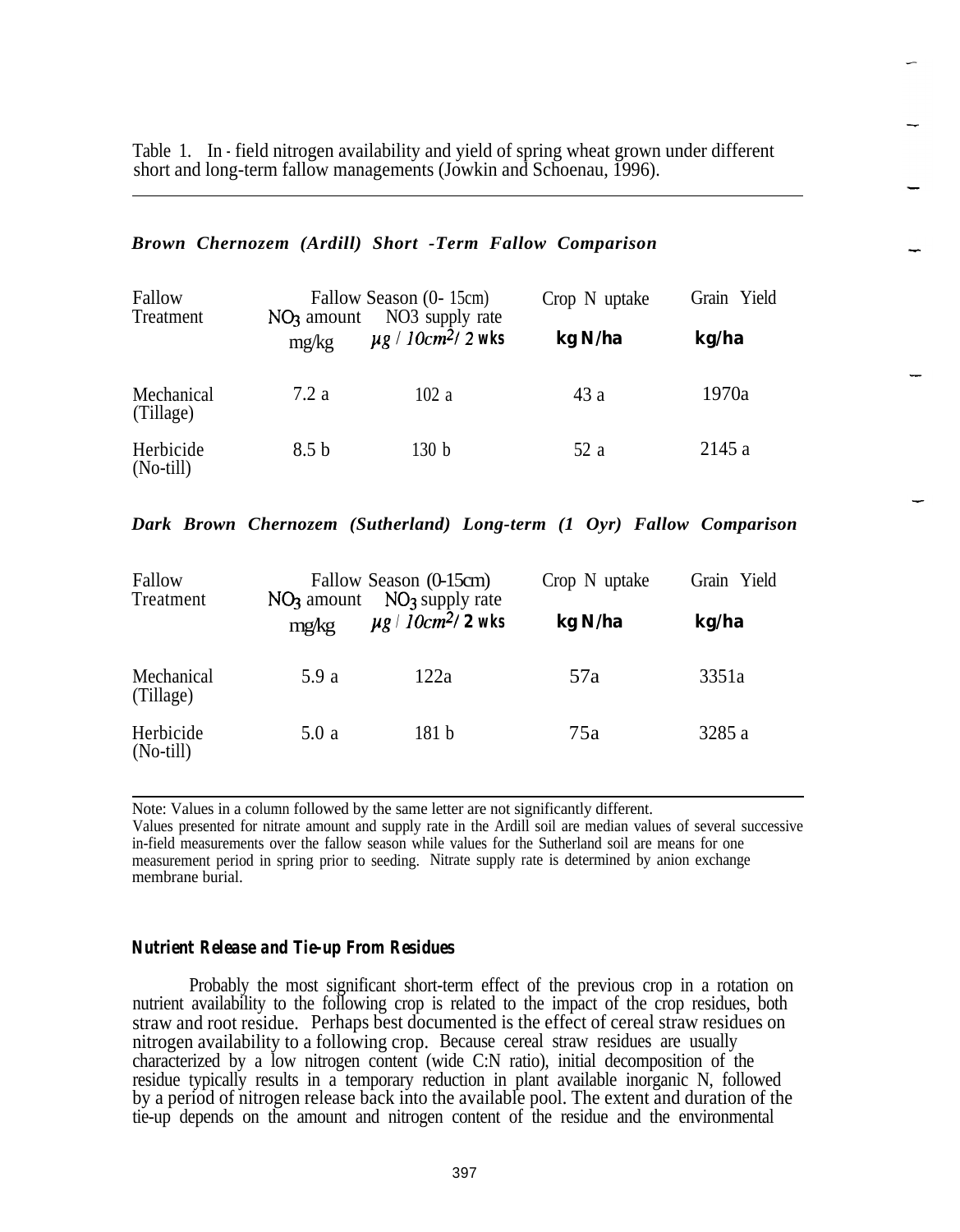conditions as they affect microbial activity. Thorough incorporation of a large amount of nitrogen - poor, finely divided or chopped cereal straw residue into a warm, moist well aerated soil will result in the greatest nitrate depletion associated with decomposition. Lack of incorporation of the residue and cool, dry soil conditions will tend to slow the decomposition rate and reduce the magnitude of the nitrate depression but extend it over a longer time period. Such tends to be the case in no-till systems and also in the drier regions of the prairies where the surface of the soil is usually quite dry when the residue is incorporated. Because of the preponderance of cereal seeded on cereal stubble cropping in the past, generally the effects of cereal straw residues on nitrogen availability to the following crop are quite well documented and accounted for in Western Canadian fertilizer recommendations. The role of other nutrients in cereal straw residue to the following crop is less well understood. However, there is increasing evidence which points towards soluble phosphorus, sulfur and potassium forms in crop residues making an important contribution to the nutrient available to a following crop (Gares and Schoenau, 1995). This is currently being evaluated for both cereal and pulse crop residues under greenhouse and field conditions.

The ability of forage legumes such as alfalfa and clover to fix nitrogen which is subsequently released by root and residue decomposition to crops in following years is well documented (Campbell et al., 1990). Upwards of 250 lb N  $/$  ac of nitrogen has been reported fixed by several forage legume species in the Peace River region, with up to 60 - 100 lb N / ac returned to the soil the following year after a green manure plow down of sweet clover and alfalfa at Melfort (Bowren et al., 1969). Harvesting the above-ground portion of the forage will reduce the amount of nitrogen released the following year, and can reduce the contribution by as much as 50 - 80 % as only the roots are available for decomposition and release of available N by mineralization. However, legume roots have similar C:N or slightly lower ratios as the above ground plant parts (Jensen, 1994) and so forage legume roots are likely to release available nitrogen upon decomposition at rates similar to the surface residue. The nitrogen benefits can persist, to a lesser degree each successive year, as long as five to seven years into the future (Hoyt and Leitch, 1983).

The expansion of grain legume (pulse) crop acreage in recent years has led to more interest in pulse crop effects on nutrient availability to subsequent crops. Generally the total amount of nitrogen fixed by pulse crops is lower than for forage legumes, and most of the nitrogen  $(-75\%)$  is contained in the seed which is removed, so the amounts of nitrogen contributed to the soil N pool are not nearly as large as for forage legumes. As well, it is important to keep in mind that nitrogen derived from fixation is highest (-75%) when available nitrogen levels are low, and legumes seeded on fallow that is high in available N will preferentially use soil available N, reducing the amount derived from fixation.

Generally, nitrogen benefits in a cereal crop following a pulse crop like pea or lentil are reported in the range of 15 to 100 lb of added fertilizer N per acre (Wright, 1990; Stevenson and van Kessel, 1995). However, recent studies (Stevenson and van Kessel, 1995) have also indicated that only a small portion of the yield benefit observed from pea in the rotation is attributable to nitrogen directly released from the pea residue, which appears to range from about 5 to 15 lb N / acre. Janzen and Kucey (1988) have shown little difference in direct availability of nitrogen from lentil and wheat residue. Additional nitrogen uptake that is observed has been attributed to the reduction of disease severity, better rooting environment and reduced weed infestation enhancing nitrogen uptake by the wheat crop following the pulse.

The non-nitrogen benefit of pulse crops in the rotation appears rather large and has been reported by a number of researchers (Wright and Coxworth, 1987; Bullock, 1992). Non-nitrogen benefits appear to be related to reduced severity of disease in following cereal crops, a better rooting environment, and may also be related to return of other nutrient elements from the pulse crop residue. Legumes, especially forage legumes, have high requirements for phosphorus, sulfur and potassium. Consequently, a well PKS fertilized legume crop residue can contribute substantial amounts of other nutrients to following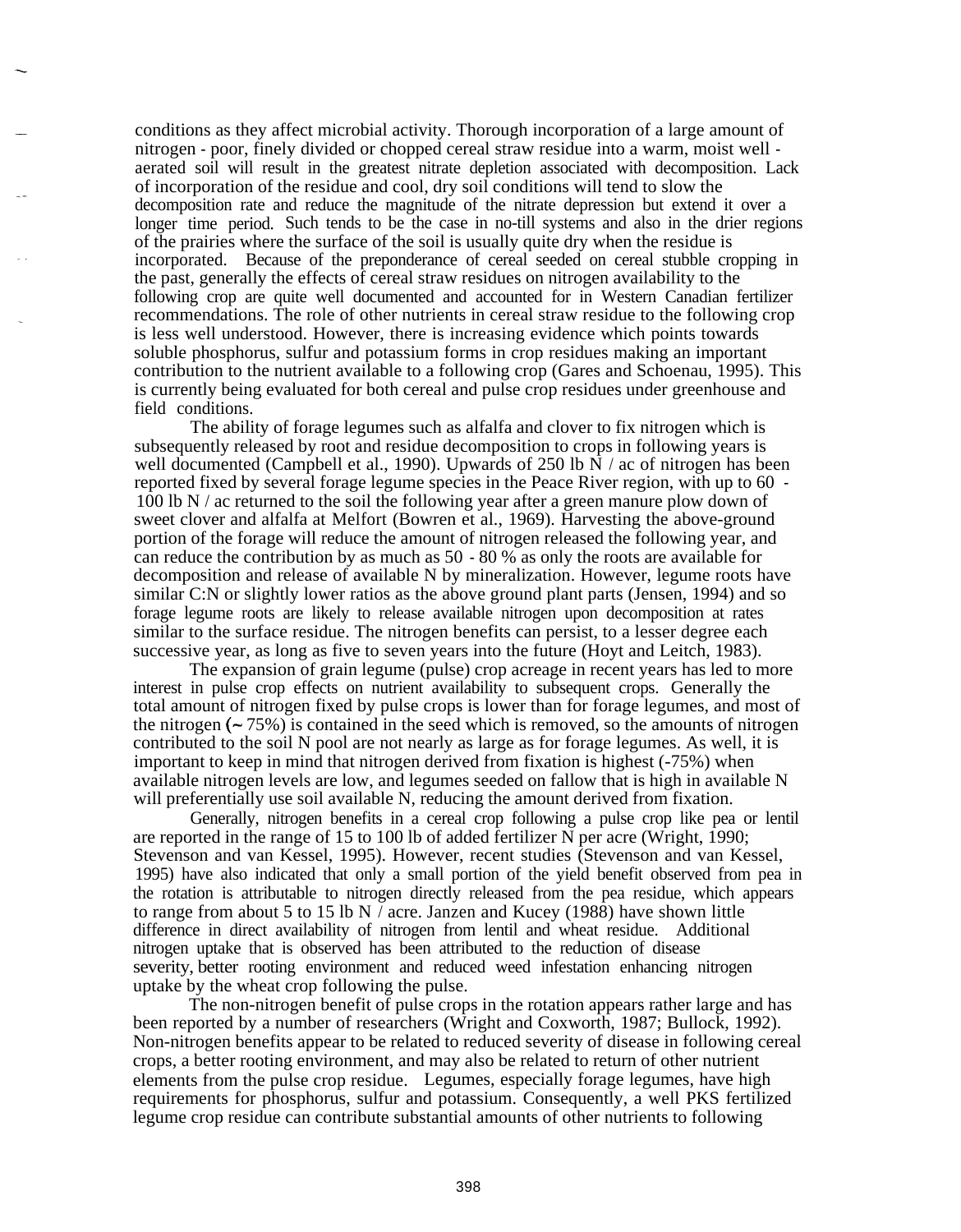crops as well. Legumes are also capable of rooting deep and may be able to tap into subsoil nutrient reserves. These nutrients assimilated are subsequently made available for use by following crops when the legume residues undergo degradation and decomposition.

#### *Soil Amendments in the Rotation*

The addition of inorganic fertilizers is probably the most common soil "amendment" in rotations. Some of the added fertilizer nutrient will be recycled through crop residue and made available to a crop the following year. The other contribution fertilizer addition can make to a following crop is through the fertilizer nutrient applied (residual) that was not taken up by the previous crop. The potential contribution from this source can usually be accounted for in fall or spring soil testing for available nutrient levels. However, residual fertilizer nutrient does pose some concerns if a fallow year is planned immediately following the crop. The potential for loss of carryover fertilizer nitrogen during the fallow year can be quite large from denitrification and leaching, and if the carryover is high, recropping rather than fallow may be the most economic as well as environmentally sound choice.

Animal manures are another form of soil amendment that may be used in a rotation and can influence the availability of nutrient to a following crop. Usually only a portion of the nitrogen contained in a manure is present in the immediately available ammonium or nitrate form. For example, in swine manure slurry, roughly 50% of the N is present as ammonium and the remaining 50% in organic forms (Choudhary et al., 1996). The organic N forms must be mineralized to inorganic ammonium and nitrate in order to be rendered plant available. It has been estimated that about 20% of organic N in manure (Beauchamp, 1983) will be mineralized during a growing season and so the effect of manure addition on N availability to succeeding crops in the rotation will persist for a number of years into the future. Successive applications of manure to the same land area can result in buildup of high levels of nitrate. In such cases, the utilization in the rotation of a crop like a forage grass to act as a nitrogen "sponge" may be advisable to prevent the buildup of excessive levels of nitrate in the soil.

## **Long - Term Effects: What are the fertility building attributes of rotations?**

The impact of long - term adoption of extended rotations on the nutrient supplying power of the soil has been widely studied in western Canada This work has included many comparisons of long-term cereal - fallow versus extended, usually cereal- based rotations in long term plot studies at the Agriculture Canada Research Stations. The major soil parameters measured that are used as an indicator of nutrient release potential include organic carbon and nitrogen concentrations, and mineralizable nitrogen.

At Swift Current, a comparison of fifteen years of continuous wheat versus wheat fallow revealed about 17 % higher C and N concentrations in the continuous wheat system with mineralizable nitrogen about 40% higher (Biederbeck et al., 1984). Similar results were observed when flax was substituted every third year in the continuous crop rotation. In Dk Brown and Black soils a similar positive effect on nutrient release potential has been observed in comparisons of long term cereal-fallow versus continuous crop rotation (Campbell et al., 1990). The soil building attributes of extended rotations have more recently been documented using a variety of different indices of nitrogen supplying power (Table 2).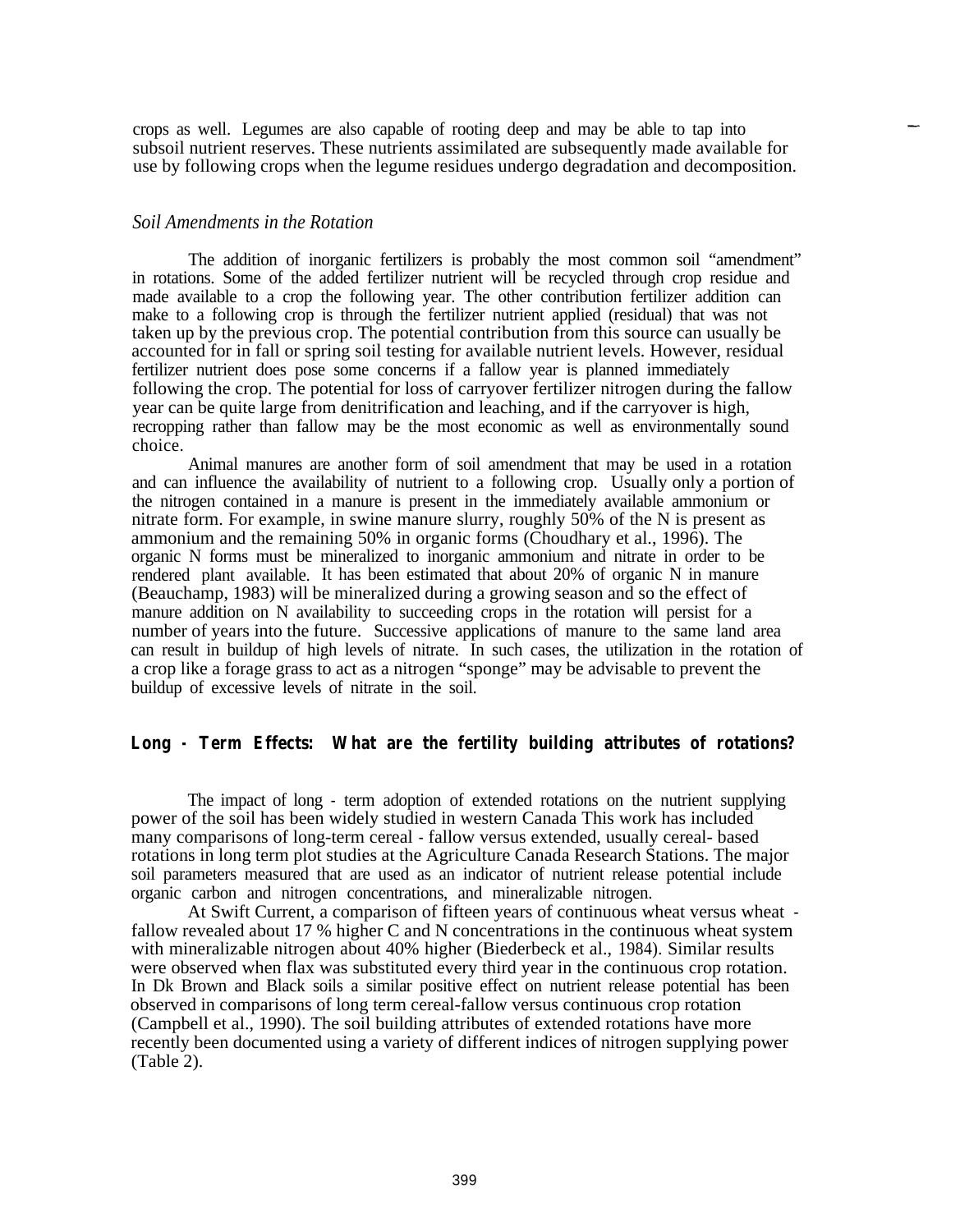Table 2. Effect of long - term crop rotation on soil nitrogen supplying power as revealed by several indices used on samples from long-term rotation plots (Data from Jalil et al., 1996; Greer, 1992; and Schoenau and Campbell, 1996 unpublished data).

## **Swift Current Agriculture Canada Long - Term Rotation** (N+P Fertilizer)

| Treatment        | <b>Indice of Soil Nitrogen Supply Power</b>                   |                   |                                    |                              |  |
|------------------|---------------------------------------------------------------|-------------------|------------------------------------|------------------------------|--|
|                  | NO <sub>3</sub> Supply Rate<br>$\mu$ g/10cm <sup>2</sup> /2wk | Hot KC1<br>mgN/kg | 24 week Incubation<br>$mgNO3-N/kg$ | Canola Uptake<br>$mg N$ /pot |  |
| Cont. W<br>$F-W$ | 757<br>622                                                    | 15.9<br>12.1      | 125<br>65                          | 15.5<br>12.3                 |  |
| Wheat-Lentil     | n.d.                                                          | 21.0              | 104                                | n.d.                         |  |

### **Indian Head Agriculture Canada Long-Term Rotation**

| Treatment        | <b>Indice of Soil Nitrogen Supply Power</b> |                    |               |
|------------------|---------------------------------------------|--------------------|---------------|
|                  | NO <sub>3</sub> Supply Rate                 | 24 week Incubation | Canola Uptake |
|                  | $\mu$ g/10cm <sup>2</sup> /2wk              | $mgNO3$ -N/kg      | mg N/pot      |
| Cont. W          | 1816                                        | 226                | 19.6          |
| <b>FWWHHH</b>    | 1364                                        | 212                | 17.6          |
| FWW+straw        | 959                                         | 149                | 10.9          |
| <b>FWW-straw</b> | 987                                         | 135                | 12.8          |
| <b>FW</b>        | 871                                         | 80                 | 10.5          |
|                  |                                             |                    |               |

**Cont. W = fertilized continuous wheat**

**FWWHHH = unfertilized fallow-wheat-wheat-hay-hay-hay**

**FWW+straw = fertilized (N+P) fallow-wheat-wheat**

**FWW-straw = fertilized (N+P) fallow-wheat-wheat with straw baled**

**FW = fertilized fallow-wheat (Swift Current); unfertilized fallow-wheat (Indian Head)**

It is important to note that the largest benefits in the build-up of soil nutrient supplying power as a result of shifting to extended rotation is when the switch to more intensive cropping is coupled with an increase in fertilizer use, particularly nitrogen inputs as are required by elimination of the fallow period. For example, comparison of unfertilized continuous wheat and fallow-wheat-wheat rotations at Melfort revealed only a 6% increase in organic nitrogen concentration. In fact, the long term utilization of fertilizers, particularly nitrogen fertilizers at soil test recommended rates in any given rotation has been shown to significantly increase the nitrogen supplying power of the soil as assessed in a variety of ways (Janzen 1987). Addition of phosphorus fertilizers also contribute to the build-up of available P (0 Halloran, 1986). The utilization of nitrogen fertilizer, which is necessitated in a continuous cropping system in order to achieve economic yield, rather than relying on mineralization of native humus during a fallow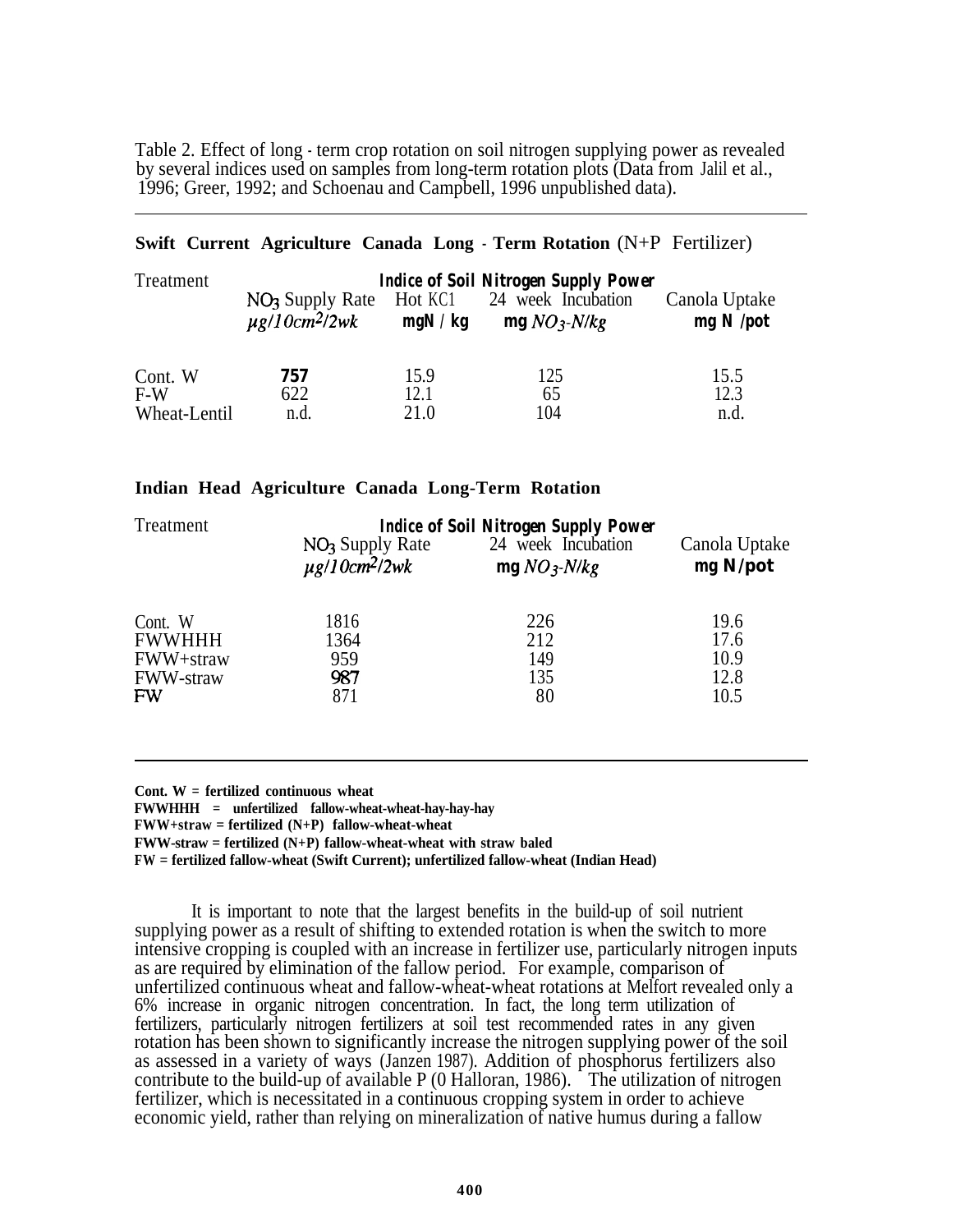period, helps to reduce nitrogen output from the system. As well, fertilizer nitrogen that is immobilized in the soil microbial biomass and crop residues will ultimately lead to build-up of a larger pool of mineralizable nitrogen.

The long-term soil building attributes of a forage legume or grass in rotation are also well documented. For example, a rotation study at the Indian Head Experimental farm showed that potentially mineralizable nitrogen and nitrogen supply rates in the extended rotation including an alfalfa/brome (hay) phase were higher than all other rotations except the fertilized continuous wheat (Table  $2$ ). The addition of nitrogen to the soil through nitrogen fixation by the legume contributes to the gradual build-up of a potentially mineralizable pool in the soil similar to the way that addition of inorganic N fertilizer contributes to build-up (Campbell et al., 1992).

Many cropping systems today employ the reduction or elimination of tillage as both an economic feature and to conserve and build soil. The widespread adoption of direct seeding into standing residue has led to questions about the long term effects of this system on nutrient release potential. Comparisons of long-term no-till versus conventionally tilled fields have revealed higher nitrogen mineralization potential under no-till when this management system is included as part of a long term shift to more intensive extended cropping (Greer and Schoenau, 1992). This may be attributed to the buildup of a larger active fraction of organic nitrogen as well as increased retention of organic matter as a result of reduced erosion.

#### **Conclusions**

Good fertility management in rotational cropping systems involves accounting for the impact of the previous rotational phase on nutrient availability. This is related to the effect of the preceding crop on the available nutrient level itself which is evident at the start of the growing season, as well as the rate of release of residue nutrient over the growing season. Therefore, good recommendations for applied fertilizer nutrient require assessment of what amount of nutrient is in the soil already in an available form as well as some prediction of what will be slowly released or tied up over the growing season as related to the previous crop. Methodologies for assessing the release potential are currently being developed and evaluated.

Elimination of tillage in the initial stages does not appear to have a large impact on soil organic nitrogen turnover. However attention should be given to potentially greater immobilization when large amounts of nitrogen - poor residue are incorporated at the time of seeding and potential for volatilization losses when urea nitrogen fertilizer is placed directly into surface residue. Pulse legumes such as peas appear to make less of a direct nitrogen contribution to following crops than forage legumes but have a large non-nitrogen benefit. The use of recommended levels of applied fertilizer nutrients in rotations will contribute to greater net release of nutrient from residues and soil organic matter mineralization the next year and beyond. Soil amendments such as manures which add both organic and inorganic nutrients contribute to the supply of nutrient available to crops in the year of application as well as following years. Long term utilization of extended rotations which include reduced or no-tillage, inclusion of a legume or grass, and use of recommended rates of fertilizer nutrient all will contribute to enhanced soil nutrient supplying power and greater soil quality in future years.

#### **References**

Biederbeck,V.O.; Campbell, C.A.; Zentner, R.P. 1984. Effect of crop rotation and fertilization on some biological properties of a loam in southwestern Saskatchewan. Can. J. Soil Sci. 64: 355-367.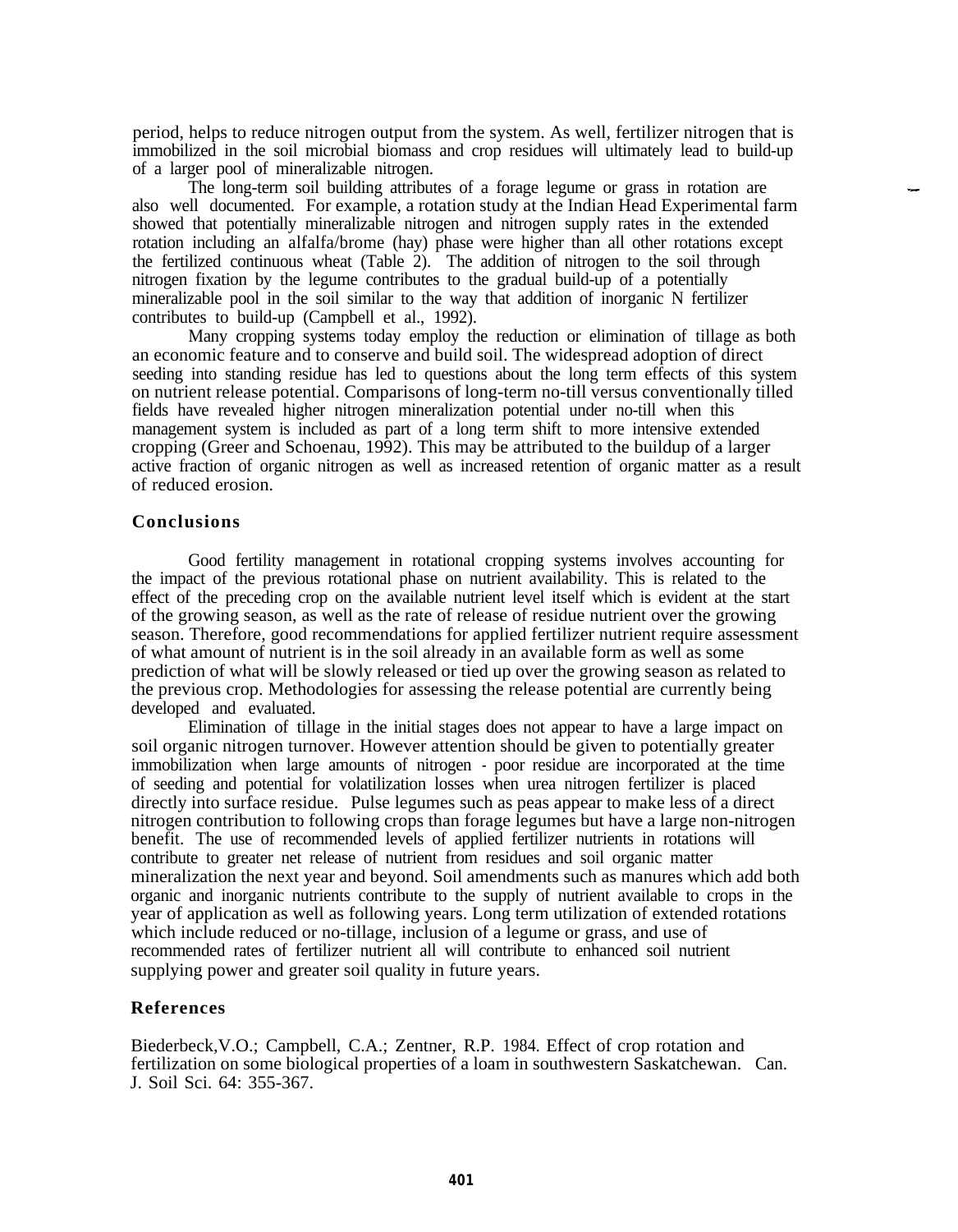Beauchamp,E.G. 1983. Response of corn to nitrogen in preplant and sidedress applications of liquid dairy cattle manure. Can. J. Soil Sci. 63: 377-386.

Bowren, K.E.; Cooke,D.A.; Downey, R.K. 1969. Yield of dry matter and nitrogen from top and roots of sweetclover, alfalfa and red clover at five stages of growth. Can. J. Plant Sci. 49: 61-69.

Bullock, D.G. 1992. Crop rotation. Crit. Rev. Plant Sci. 11: 309-326.

Campbell, C.A.; Zentner,R.P.; Janzen, H.H.; Bowren, K.E. 1990. Crop rotation studies on the Canadian Prairies. Agriculture Canada Research Branch Publication 1841/E. 133pp.

Campbell, C.A. ; Zentner, R.P.; Selles,F.; Biederbeck, V.O.; Leyshon,A.J. 1992. Comparative effects of grain lentil-wheat and monoculture wheat on crop production, N economy and N fertility in a Brown Chemozem. Can. J. Plant Sci. 72: 1091-1 107.

Carefoot, J.M.; Nyborg, M.; Lindwall,C.W. 1990. Differential fertilizer N immobilization in two tillage systems influences grain N concentrations. Can. J. Soil Sci. 70: 215-225.

Choudhary, M.; Bailey,L.D.; Grant C.A. 1996. Review of the use of swine manure in crop production: effects on yield and composition and on soil and water quality. Waste Management and Research. (in press).

Doran, J.W. and Smith, M.S. 1987. Organic matter management and utilization of soil and fertilizer nutrients. In: Soil Fertility and Organic Matter as Critical Components of Production Systems. Soil Science Society of America Special Publication 19. Madison, Wisc. pp. 53-72.

Elliott, J.A. 1990. Denitrification as influenced by landscape position and management practice. Ph.D. thesis, Dept. of Soil Science, Univ. of Saskatchewan. 195 pp.

Gares, R. and Schoenau,J.J.. 1995. Chemical changes in cereal straw under two fallow systems and its relationship to nutrient availability. Proceedings of "Soils and Crops 95', University of Saskatchewan, Saskatoon. pp. 320-328.

Greer, K.J. 1989. Evaluating the soil quality of long-term crop rotations at Indian Head. M.Sc. thesis, University of Saskatchewan, Saskatoon.

Greer, K.J. and Schoenau,J.J. 1992. Soil organic matter content and nutrient turnover in thin Black Oxbow soils after intensive conservation management. Proceedings of the Soils and Crops Workshop '92, University of Saskatchewan, Saskatoon. pp. 167-173.

Hoyt, P.B. and Leitch,R.H. 1983. Effects of forage legume species on soil moisture, nitrogen and yield of succeeding barley crops. Can. J. Soil Sci. 63: 125-136.

Harapiak, J.T.; Kucey, R.M.N.; Flaten, D. 1986. Nitrogen sources and placement in wheat production. p. 65-69. IN: A.E. Slinkard and D.B. Fowler (ed.) Wheat production in Canada: A review. Univ. of Saskatchewan, Saskatoon.

Jalil,A.; Campbell, C.A.; Schoenau, J.; Henry, J.L.; Jame, Y.W.; Lafond, G.P. 1996. Assessment of two chemical extraction methods as indices of available nitrogen. Soil Science Society of America Journal (accepted).